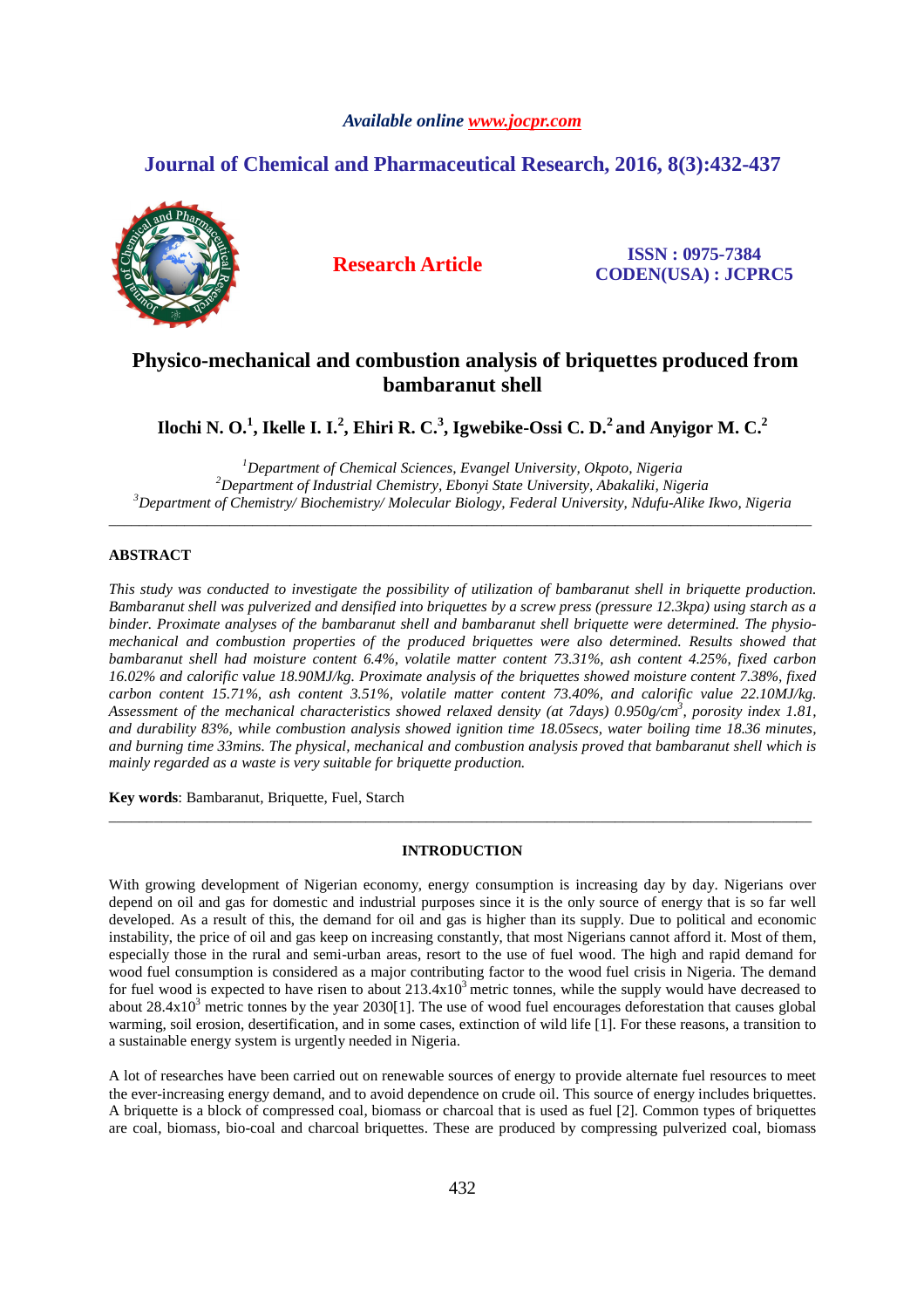materials, coal and biomass, and charcoal dust respectively [3]. Briquettes have been successfully produced and utilized in countries like Japan, India, etc. It is yet to get a stronghold in Nigeria.

\_\_\_\_\_\_\_\_\_\_\_\_\_\_\_\_\_\_\_\_\_\_\_\_\_\_\_\_\_\_\_\_\_\_\_\_\_\_\_\_\_\_\_\_\_\_\_\_\_\_\_\_\_\_\_\_\_\_\_\_\_\_\_\_\_\_\_\_\_\_\_\_\_\_\_\_\_\_

Agriculture is the main occupation of most Nigerians and its activities generate so many wastes which are disposed indiscriminately. These wastes can be reintegrated to produce biomass briquettes. Biomasses include all renewable organic materials that contain energy in a chemical form that can be converted to fuel through briquetting. Biomass comprises of residues from agricultural operations and food processing, forest residues, municipal solid wastes and energy plantation [4]. These wastes can be reintegrated to produce biomass briquettes. Biomass briquettes are produced by pulverizing a biomass material and applying pressure, with or without a binder. Briquetting is a process of binding together pulverized materials by applying pressure with or without a binder. Converting agricultural residues to briquettes have many advantages. These include [5]

1.Biomass briquettes provide an easier way of getting energy supply for cooking as briquettes can be transported easily than the agricultural residues.

2.They provide cleaner emission than the fossil fuels.

3.The raw materials for making biomass briquettes are sourced from material that would have been disposed, and as such, it converts waste to energy.

4.They can be used in stoves and boilers, and

5.They increase strength, density, heat emitted per volume of the biomass.

Advances have been made in briquette production from various biomass materials, e.g. rice straw and husk [6], maize cob [7], grass [8], cotton plant residue [9], etc. Biomass resources are of great interest as briquette materials because of associated miscellaneous advantages such as abundance, low price, and very high worldwide potential. Bambaranut shells have proved satisfactory in briquette production. Bambaranut *(Vigna subterranean*) is the third most commonly eaten legume after groundnut and cowpea in Nigeria [10], because it is a very good source of protein and energy. It therefore helps to alleviate nutritional disorders in humans and livestock [11]. The annual world production is 330,000 tonnes, 45-50% of which are produced in West Africa (Nigeria, Ghana, Niger, BurkinaFaso, etc) [11]. In Nigeria, it is mostly grown in the north. The seeds are cooked, roasted and chewed, or milled into flour and used to prepare a steamed gel known as Okpa by people in the urban and rural areas of eastern part of Nigeria. It is also used to prepare snacks called gurujia by the northerners. Bambaranut is one of the major foods of the semi urban and rural dwellers of eastern and middle belt part of Nigeria. Bambaranut shell is the byproduct of processing the seeds into flour for human consumption. In Nigeria, they are produced in large quantities and discarded indiscriminately as agricultural waste, constituting environmental nuisance. Therefore, their use in the manufacture of biomass briquette will not only provide an alternative source of energy to oil and gas, wood, etc, but create a safe and hygienic way of disposing the waste, and help maintain a healthy and neat environment.

#### *Aim of study*

This work is aimed at determining some physical and combustion properties of briquettes produced from bambaranut shell. The need to protect our forest, mitigate health hazards faced by people from the use of fuel wood for cooking, and seek for effective agro-waste management has necessitated this work. This work will also provide an alternative source of energy which will reduce Nigerians' overdependence on oil and gas.

# **EXPERIMENTAL SECTION**

Bambaranut shells were collected from Abakaliki Metropolis, Nigerian, at various milling stations where the pods were brought to be opened to get the nuts, farming communities where the nuts are produced in large qualities, and from different dumpsites where they are discarded as wastes.

#### **Preparation of the Materials:**

The bambaranut shells were sundried for two weeks in order to reduce their moisture content. They were pulverized using electrical milling machine and sieved using a standard sieve to obtain materials of particle size ≤3mm in diameter. The pulverized material was stored in a polyethylene bag to prevent caking.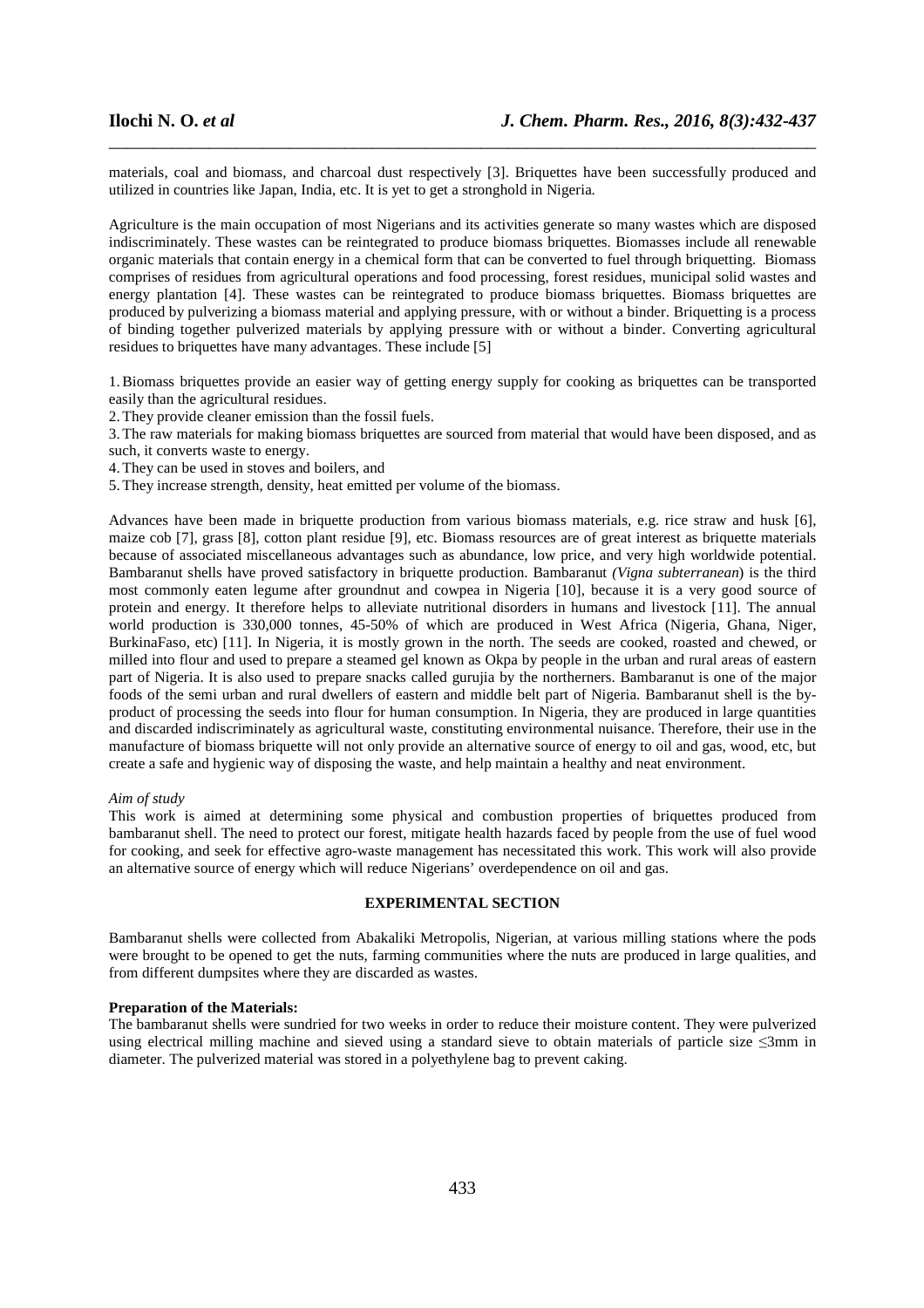

**Plate 1: Bambaranut shell**

# **Analysis of the bambaranut shell:**

Proximate analysis of the bambaranut shell was carried out following the procedures of ASTM E711 -87[12] and calorific value obtained using an Oxygen Bomb Calorimeter Bulk Model XRY-IA. Sulphur content was analyzed following the procedures of [3].

### **Formulation of the briquettes:**

The bambaranut shells were made to briquettes using cassava starch as binder 20% by mass of starch was used as binder. The starch was prepared from raw cassava root which was peeled, washed, sundried and pulverized [5].

100g of cassava flour was mixed with 100ml of water to make a paste of it. 400ml of water was put to boil in a container. The boiling water was added into the cassava paste and mixed properly to get the starch gel. While the starch gel was still warm, 500g of the pulverized bambaranut shell was gradually added into the gel and mixed thoroughly using a stirring stick, until a homogenous mixture was obtained. The mixture was briquetted using a manual screw press, at a pressure of 12.3kpa and dwell time of 2 mins. The briquettes were sundried for one week.



**Plate 2: Bambaranut shell briquettes produced**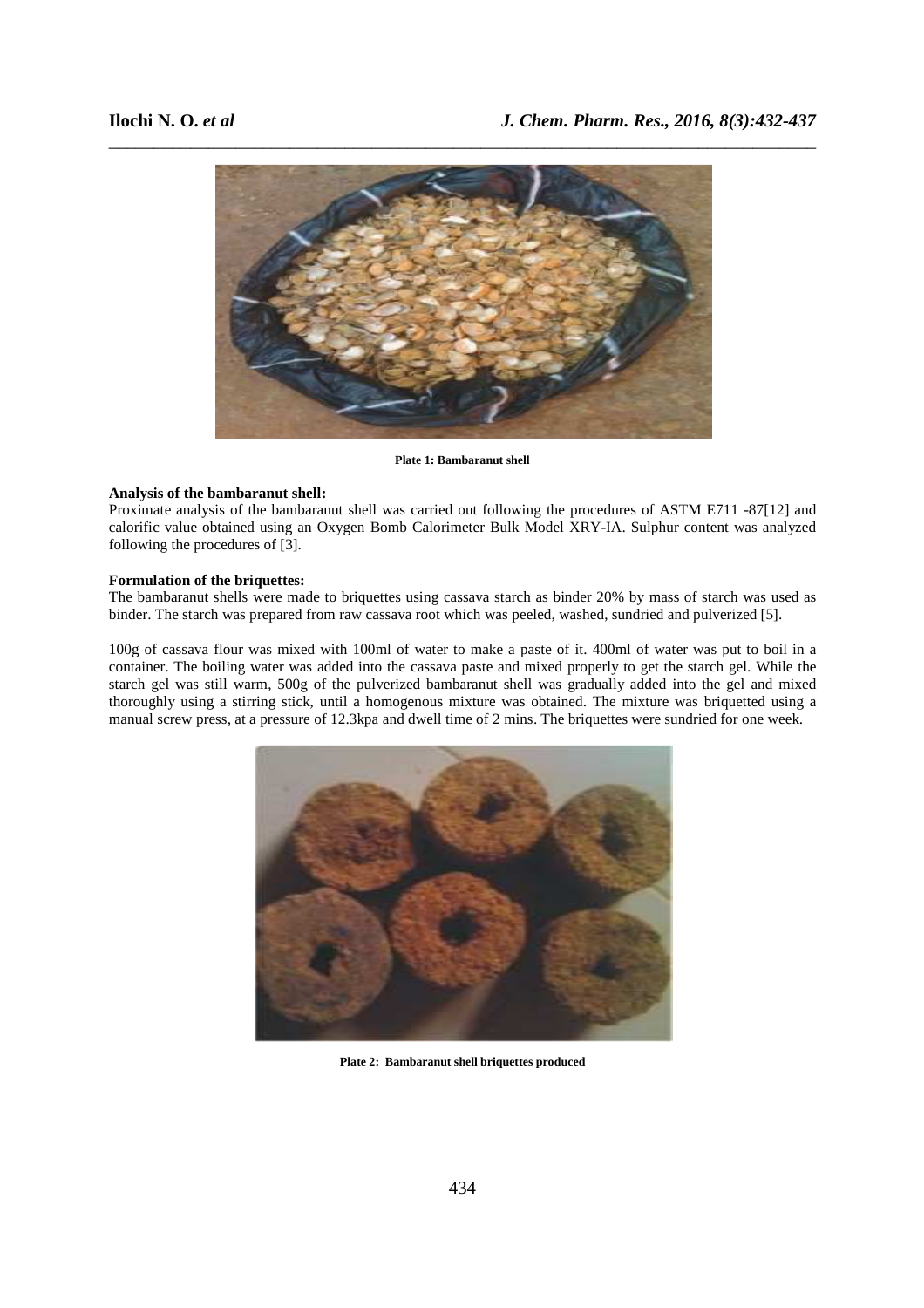### **Characterization of the briquettes:**

#### **Proximate analysis:**

The proximate analysis of the briquettes was determined following the procedures of ASTM E711-87[12]. The calorific value was determined using an Oxygen Bomb Calorimeter Bulk Model XRY-IA

\_\_\_\_\_\_\_\_\_\_\_\_\_\_\_\_\_\_\_\_\_\_\_\_\_\_\_\_\_\_\_\_\_\_\_\_\_\_\_\_\_\_\_\_\_\_\_\_\_\_\_\_\_\_\_\_\_\_\_\_\_\_\_\_\_\_\_\_\_\_\_\_\_\_\_\_\_\_

# **Mechanical properties:**

The compressed and relaxed densities of the briquettes were determined following the procedures of [11]. Compressive strength of the briquettes was determined using Instron Machine, Model 2914 [13]. Porosity was determined and porosity index calculated as described by [14].Durability was determined in accordance with the chartered index described by [15].

#### **Combustion analysis:**

 The combustion analysis was conducted to understand the combustion characteristics of the briquette fuel. The ignition time, burning time, water boiling time, specific fuel consumption, burning rate, and thermal efficiency were determined following the procedures of [16-18].

## **RESULTS AND DISCUSSION**

**Table 1: Proximate analysis of bambaranut shell**

| Moisture content (%)        | 6.42  |
|-----------------------------|-------|
| Volatile matter content (%) | 73.31 |
| Ash content (%)             | 4.25  |
| Fixed carbon content (%)    | 16.02 |
| Calorific content (MJ/kg)   | 18.90 |
| Sulphur content (%)         | 0.100 |

From the results, bambaranut shell has low moisture content, 6.42%, and ash content 4.25%. These are characteristics of good biomass materials for briquette production [15]. The volatile matter content 73.31% is high which implies easy ignition [15]. Fixed carbon content is also low, 16.02%. The calorific value, 18MJ/kg is high and comparable to that of other materials, e.g. 14.66MJ/kg for *Pennisetum purpurem* grass [3], 16.39MJ/kg for cassava stalk [19], 13.2MJ/kg for rice husk, 14.3MJ/kg for maize stalk [20]. \

**Table 2: Physico-mechanical properties of the briquette** 

| Moisture content (%)                   | 7.38  |
|----------------------------------------|-------|
| Volatile mater (%)                     | 73.40 |
| Ash content $(\%)$                     | 3.51  |
| Fixed carbon content (%)               | 15.71 |
| Calorific value (MJ/kg)                | 22.71 |
| Compressed density (0 mins) $(g/cm3)$  | 1.611 |
| Relaxed density (30mins) $(g/cm3)$     | 1.597 |
| Relaxed density (60mins) $(g/cm^3)$    | 1.547 |
| Relaxed density (1440mins) $(g/cm3)$   | 1.327 |
| Relaxed density (10,080mins) $(g/cm3)$ | 0.950 |
| Compressive strength $(N/mm2)$         | 3.19  |
| Porosity index                         | 1.81  |
| Durability (%)                         | 83    |
| Ignition time (secs)                   | 18.05 |
| Burning rate (g/mins)                  | 18.36 |
| Specific fuel consumption (kg)         | 0.55  |
| Thermal efficiency (%)                 | 12.19 |

The moisture content of the briquette is low, 7.38%,  $\left( \langle 10\% \rangle \right)$ , showing that it is good for combustibility as reported by [21]. The ash content is low, 3.51%, and calorific value high (22.10MJ/kg), therefore it will not cause an increase in the combustion remnant in the form of ash [15]. The calorific value is comparable to those obtained by [14], 16.13MJ/kg for spear grass briquettes, [7], 14.1MJ/kg for maize cob briquettes, [3], 15.98 MJ/kg for *Pennisetum purpurem* briquettes. The volatile matter content was high, 73.40%, implying easy ignition of the briquette as reported by [22]. Ignition time is 18.05 secs.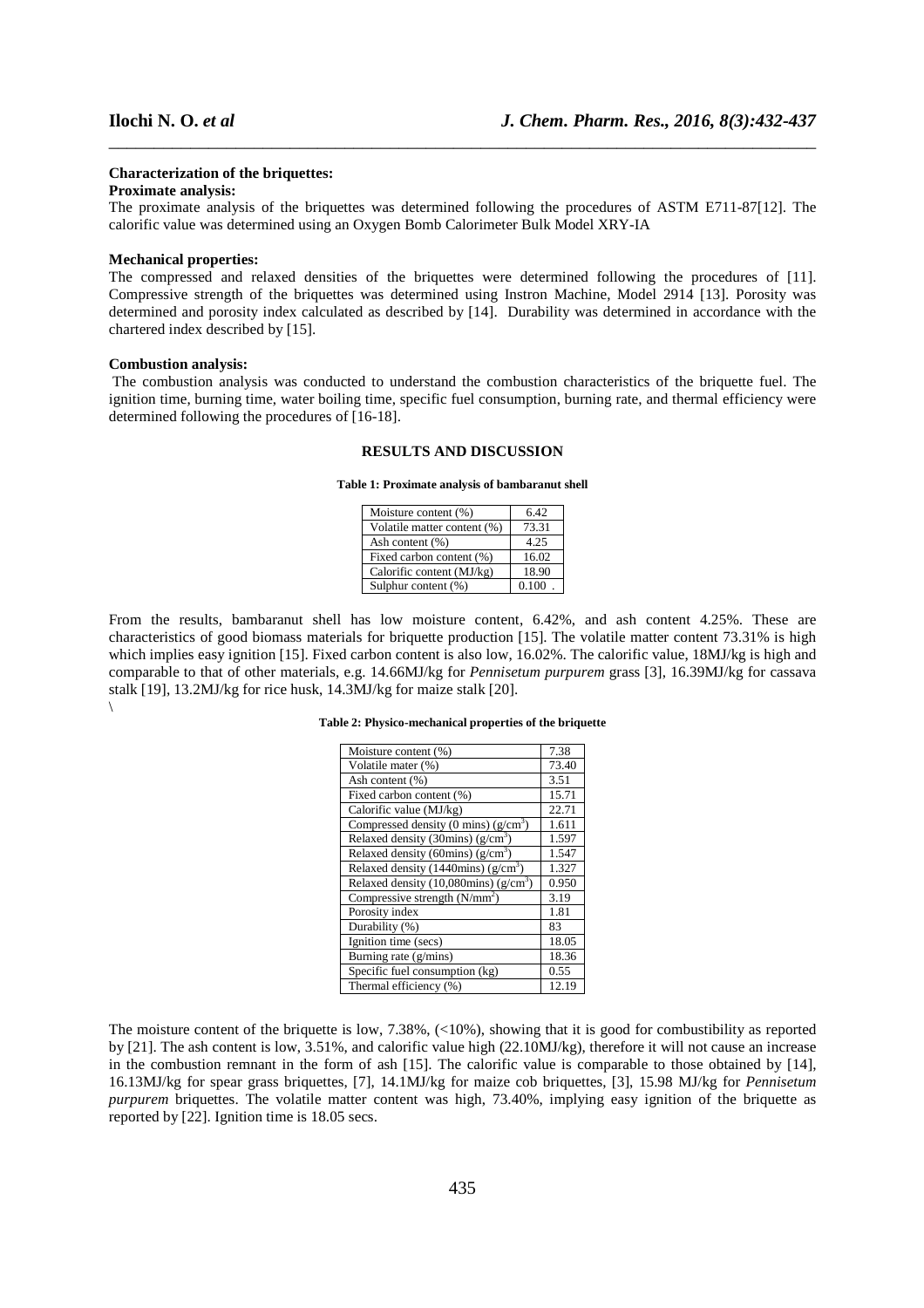The briquette is highly durable 83%, with relaxed density (at 7 days) of  $0.950g/cm<sup>3</sup>$ , and compressive strength of 3.19 N/mm<sup>2</sup>. This implies that the briquettes can easily be stored and transported. The compressive strength of the briquette is comparable to those reported by  $[14]$ ,  $2.10N/mm^2$  for spear grass briquettes and  $[3]$ ,  $3.50 N/mm^2$  for *Pennisetum purpurem* briquettes. The density result obtained is higher than that reported by [3], 0.319g/cm<sup>3</sup> for Pennisetum purpurem briquettes, and [5], 1.65g/cm<sup>3</sup> for palm kernel shell charcoal briquettes. Porosity index is 1.81, indicating adequate porosity. The higher the porosity, the higher is the rate of infiltration of air, and outflow of pyrolysis products, ensuring uniform combustion of the briquette. But highly porous briquettes may split during transportation and storage, causing handling problems. The porosity index can be compared to those reported by [14], 3.5 for spear grass briquettes.

\_\_\_\_\_\_\_\_\_\_\_\_\_\_\_\_\_\_\_\_\_\_\_\_\_\_\_\_\_\_\_\_\_\_\_\_\_\_\_\_\_\_\_\_\_\_\_\_\_\_\_\_\_\_\_\_\_\_\_\_\_\_\_\_\_\_\_\_\_\_\_\_\_\_\_\_\_\_

The briquette ignited at 18.05seconds, and boiled 500ml of water at 18.36 minutes. The value was below that reported by [5], 8 minutes for palm kernel shell charcoal briquettes, although the later is a charcoal briquette which has a higher calorific value than biomass briquettes. The specific fuel consumed is 0.55g, and it is comparable to that reported by [14], 0.32g for spear grass briquettes. Thermal efficiency (12.19%) was higher than that reported by [5], 3.2% for palm kernel shell briquettes. The burning rate of 9.09g/minutes was also higher than 3.2g/minutes as reported by [5].

# **CONCLUSION**

This study has described the convenient and adaptable method of making bambaranut shell briquettes. Therefore, the problems associated with disposal of bambaranut shell wastes can be overcomed by producing briquettes from them. The briquettes produced provided sufficient heat, ignited easily without any danger, generated less dust (ash) during cooking, and can be transported and stored easily. The technology has a great potential for converting waste biomass into a fuel for household use in an affordable, efficient and environment friendly manner. The briquetting process is economical, cheap and affordable to the rural and low income urban dwellers. Moreover, using bambaranut shell for briquette production will increase the farmer's income, thereby encouraging more production. It will also create job opportunities. The use of briquette should be given wide publicity and encouraged in Nigeria due to the imminent wood shortage and scarcity of other energy sources.

#### **REFERENCES**

[1] Emerhi, E.A, (**2011**), *Advances in Applied Sciences Research*, 2(6): 236-246.

[2] Granger and Gibson, (**1981**), Coal Utilization Technology Economics and Policy, Graham and Trotman Limited, pp 3-7.

[3] Onuegbu T.U., Ogbu I.M., Ilochi N.O., Okafor I., Obumselu F., and Ekpunobi U.F., (**2010**), *Advances in Natural and Applied Science* (3): 299-304.

[4] United States. Agency for International Development (USAID), (**2010**), Biomass Briquetting in Sudan: A Feasibility Study Women's Refugee Commission, www.scribol.com/doc/.../USAID.

[5] Ugwu, K.E, and Agbo K.E., (**2010**), *Journal of Applied Science and Environment Management,* 15(3):447-460

[6] Ndiemia, C.K.W., Manga N.P., and Ruttoh, C.R., (**2002**), *Manage*, 43:2157-2161

[7] Wilaipon, P (**2007**), A.M.*J. Applied Science,* 4: 995-998.

[8] Finell, M., Nilsson, C., Olsson R., Agnemo, R., and Svensson S., (**2002**), *Ind Crops Prod*. 16:185-192.

[9] Coates W, (**2002**), *Biomass Bioenergy*, 18:201-208.

[10]Onyimonyi, A.E., and Okeke, G.C., (**2007**), *Pakistan J.Nutr.,* 6(3): 264-266

[11]Tembe E.T., Adetogun A.C., and Agbidye, F.S., (**2014**), *Journal of Natural Sciences Research* 4(24): 21-25.

[12]ASTM Standard E711-87, (**2004**), Standard Test Method for Gross Calorific Value of Refuse-Derived Fuel by the Bomb Calorific Calorimeter. Annual Book of ASTM Standard, ASTM International, http//www.astm.info/standard/E711.htm.

[13]Standard Organization of Nigeria, (**2010**), Compressive Strength and Hardness of Briquette, pp 1-6.

[14]Onuegbu T.U., Ogbu I.M., Ilochi N.O., Ekpunobi U.E., and Ogbuagu A.S., (**2010**), *Leonard's Journal of Science* (17): 47-58.

[15]Sotannde O.A, Oluyeye A.O, and Abah G.B., (**2010**), *Int. Agrophysics*, (24): 189-194.

[16]Davies R.M and Abolude D.S., (**2013**), *Journal of Scientific Research and Report,* 2(1): 111-120

[17]Kuti, O.A., (**2009**), Performance of Composite Sawdust Briquetted Fuel in A Biomass Stove Under Simulated Condition, Department of Mechanical Engineering, University of Hiroshima, Japan, pp 284-288.